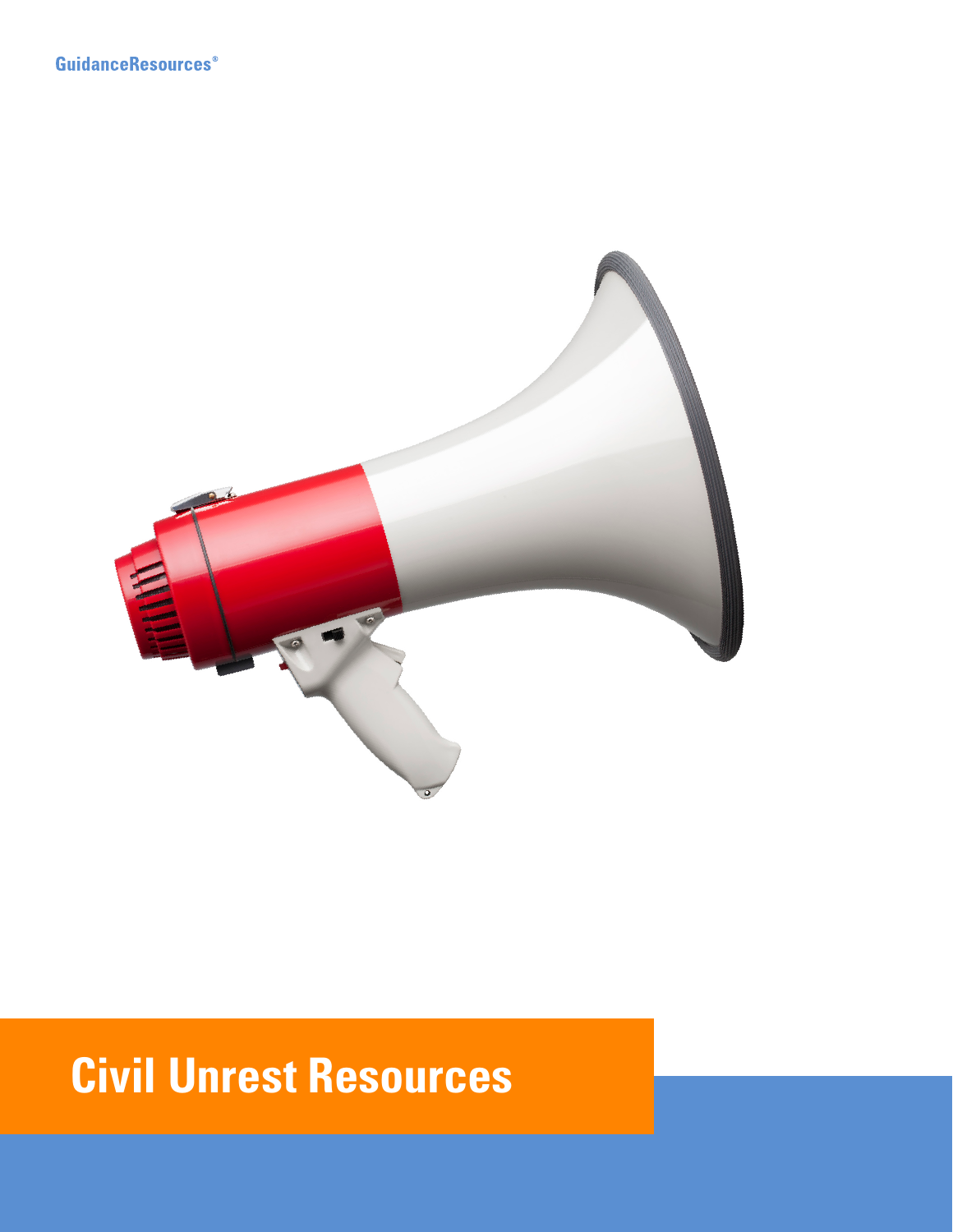# **Table of Contents**

# **Civil Unrest Resources**

- Staying Safe During Civil Unrest
- •Resiliency in Response to Political Discord
- Dealing With the Effects of Social Upheaval
- •Coping With a Traumatic Event
- •When Anxiety Becomes a Problem
- •Answering Questions Children Have About Tragedy
- Helping Children Cope With Violence and Disasters
- Talking to a Child During Uncertain Times
- •Calming Down After a Disagreement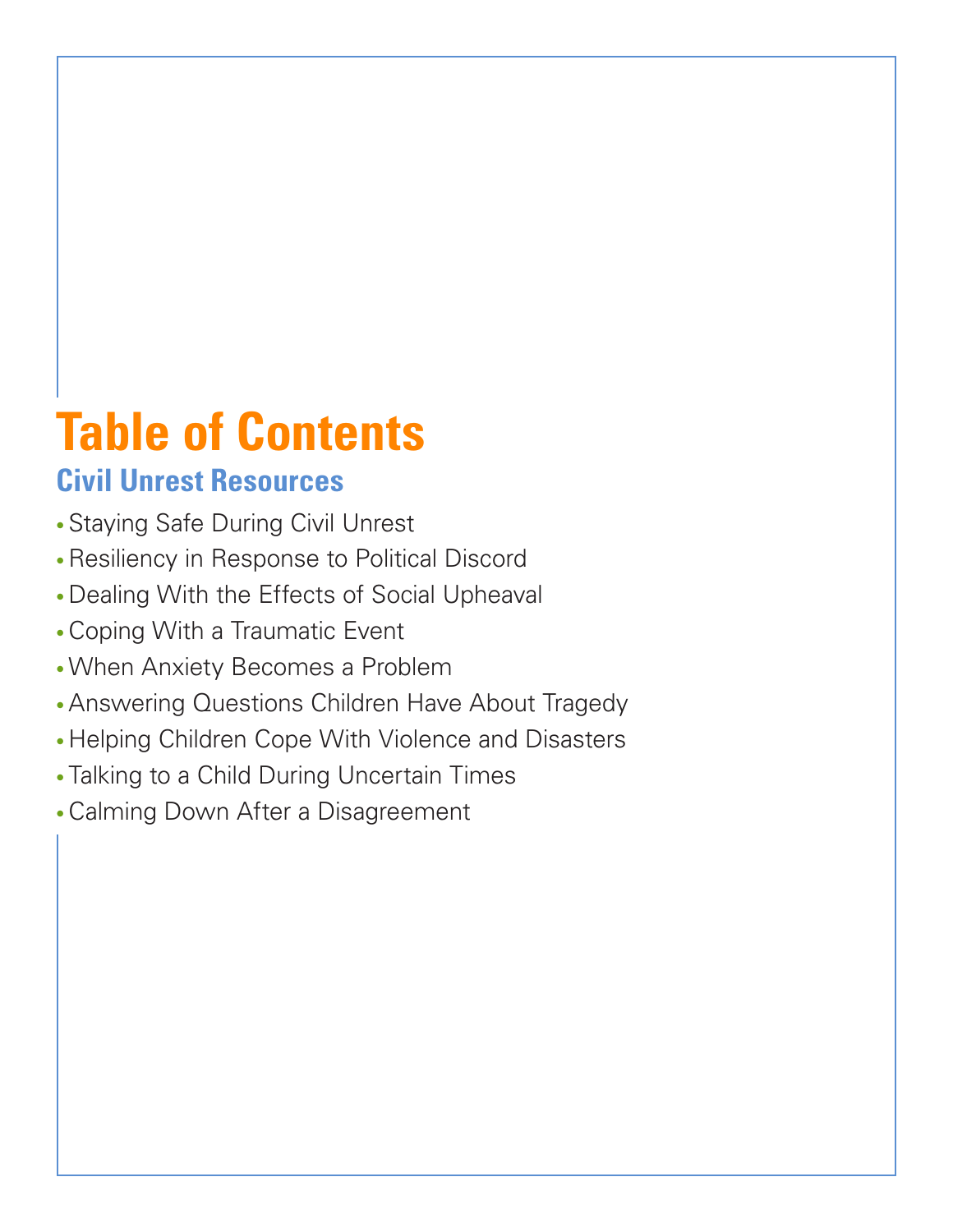# **Staying Safe During Civil Unrest**

In times of widespread political demonstrations and civil unrest, your best course of action is to avoid any areas in which marches and similar activities may occur. If, however, you find yourself caught up in a protest and are worried for your safety, a few precautions can help you avoid the worst and get home safely:

- **During times of political uncertainty, it is important to keep an eye on the news.** Large-scale demonstrations are generally announced days or even weeks in advance. Knowing this can help you avoid the affected areas.
- **If a large-scale demonstration is expected, your best course of action is to stay home and avoid the area altogether.** If you must leave home, make sure you plan multiple routes to and from your destination. You never know which streets or public transportation lines may be affected.
- **Keep in mind that demonstrations can take place with little or no notice and, in extreme cases, quickly turn violent.** Exercise caution if you find yourself unexpectedly in the vicinity of large gatherings.
- **In such situations, always be aware of your surroundings.** If suddenly surrounded by a crowd, avoid confrontation by keeping your head down and moving with the flow of people.
- **While keeping a low profile, seek an avenue of escape.** Don't run or panic.
- **If you are with loved ones, hold hands or lock elbows.** Pick up children so there is no danger of them being trampled. Staying together is a priority.
- **If you find yourself in the middle of the crowd, move toward the outside and away from any excitement or activity.** Once you find an opening, walk away from the crowd as calmly as possible.
- **Look for a doorway, an alley, a side street or a safe building** in which to shelter.
- **If possible, find a safe enclosed area.** Riots tend to happen on the streets, so a building can offer some protection. Stay away from doors and windows and try to find sheltered rooms. Make a note of all exits in case you must leave in a hurry.
- **Once the crowd has passed, exit the area moving in the opposite direction.**
- **Do your best to stay informed as events unfold.** Social media may provide rapid coverage of events, but keep in mind that in can be less accurate than established media sources. Try to access as many resources as possible.

Although civil unrest is by nature unpredictable, staying calm and monitoring the situation are key to keeping yourself and your loved ones safe in high-risk situations.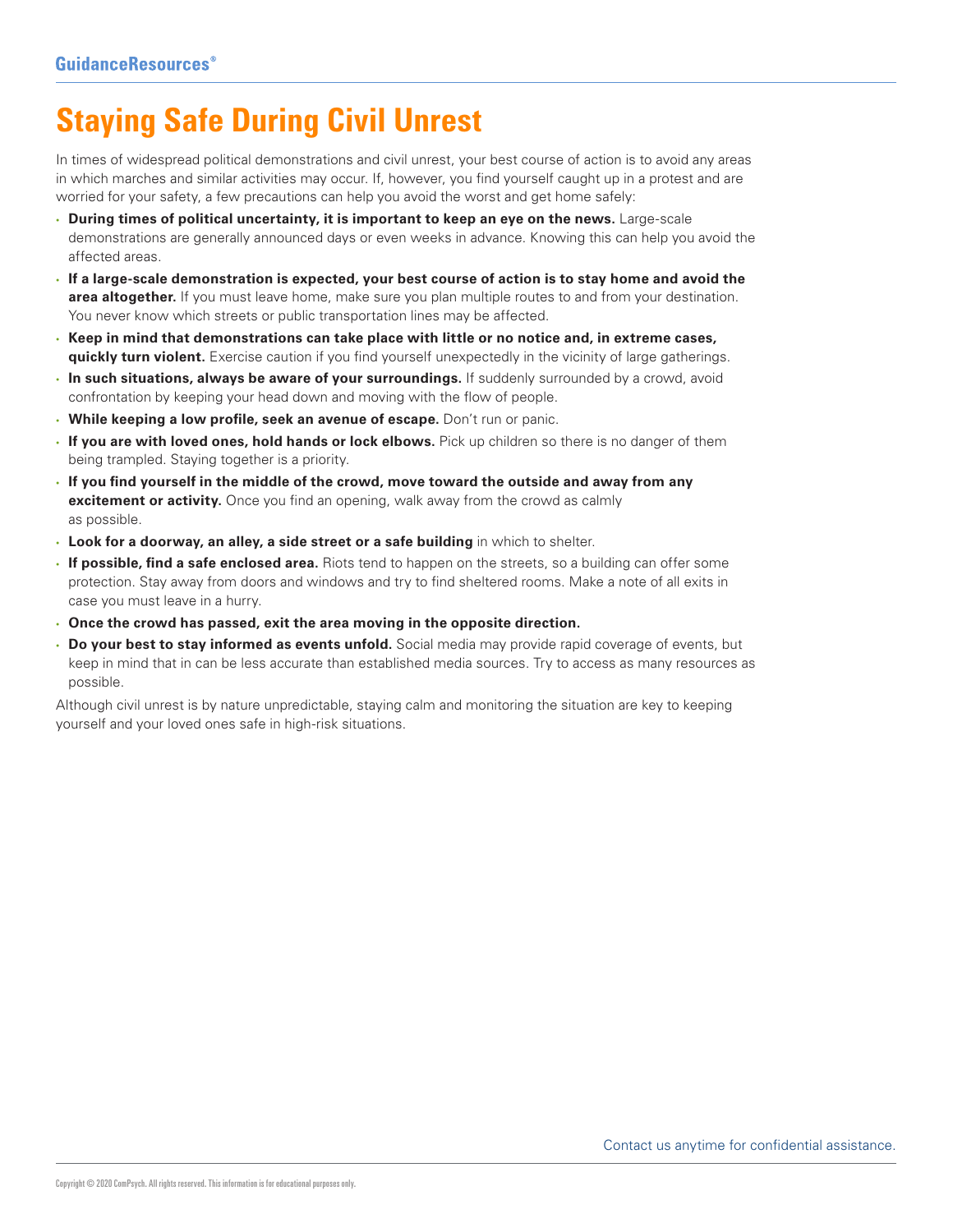# **Resiliency in Response to Political Discord**

For organizations, change never ends; that is the one constant we can all agree on. While an organization is constantly changing on the inside, it is even more prominent for events on the outside to directly affect the employees. Such events range from natural disasters to political strife and can affect an employee directly at home. Regardless of how capable and in control we may feel, there will be times of unrest and anxiety at any workplace.

Of the many factors that go into weathering such challenges, whether personal or business-related, the most important may be resiliency. Resilience is the measure of our ability to welcome challenges, overcome adversity and get back on track to achieving our goals. With that in mind, here is some information on resilience amid changing times.

# **What is resilience?**

Resilience is more than coping; it's about confronting crises and difficult situations without getting overwhelmed by them. Resilient people are better able to handle life's stressors and to adapt to changing situations. Being resilient can help protect you from depression, stress and anxiety, too. Some of the characteristics of resilient people include:

- Strong relationships
- Self-motivation
- A positive view of yourself and confidence in your strengths and abilities
- Skills in communication and problem solving
- Self-awareness
- Emotional control

### **Resiliency in the Workplace**

Today we are living in an environment of constant change. This change is creating a lot of stress. An escalating trend of anxiety, anger and negative impact on individuals has resulted. Having a degree of resiliency can help. Resilience means controlling your ego, not panicking in the face of a setback, and having the patience and ability to stay focused on long-term goals. Resilience can help you weather storms, remain steady and make rational decisions instead of being driven by emotion.

### **Political Discord and Stress**

Everyone is affected by political discord, it doesn't matter which side you are on. Such tension can affect every aspect of a person's life from relationships, health and work. At times, tension can surmount to a point where people feel anxious and stressed about the situation. While current political tension can be stressful, there are things you can do to cope with this challenging environment:

- **Find a healthy balance.** Your work is important, but it's unhealthy for you mentally, physically and socially if you live, breathe and sleep your job. Get off the rollercoaster and away from the stress and uncertainty by surrounding yourself with friends and family and finding positive outlets to spend your free time.
- **Be positive.** There is only so much you can control. How you feel about your situation is one of those things. Look for the silver lining and practice positive self-affirmations—it can change your mood and outlook on life.
- **Look for the gray.** Even though it may seem so, not everything is black and white or gain and loss. Search for the middle ground. It can be a far less stressful place.

### **How to Manage Anger and Stress**

When facing change, it's fairly common for those in the workplace today to feel anger and stress. It's important, however, to remember that allowing such emotions to run you leads to mental, physical and social consequences. If anger is getting the best of you, there are a number of steps you can take to manage it in a healthier way: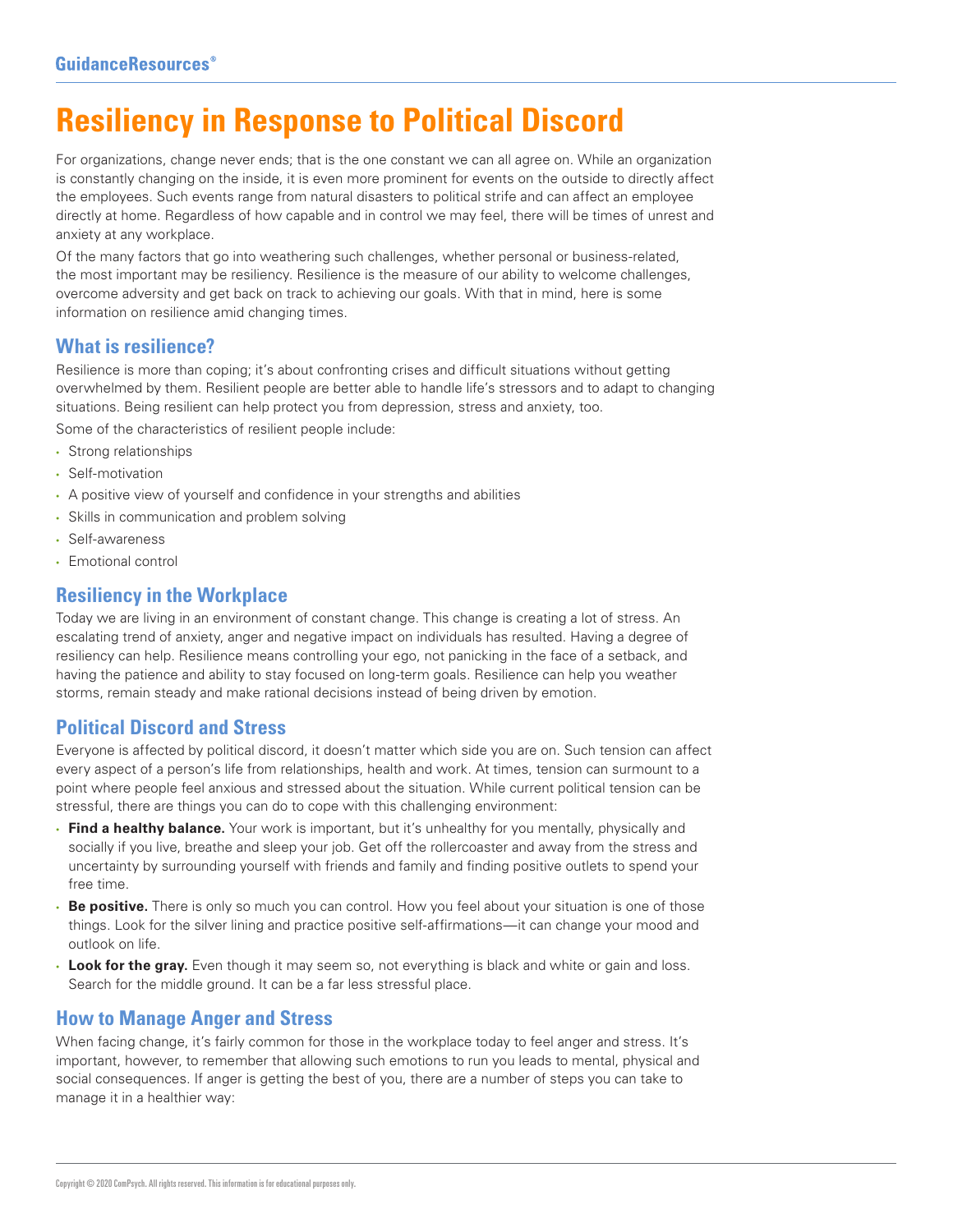- **Relax and calm down.** Take deep breaths. Count to 10 and let the tension escape from your body. Try relaxation techniques such as meditation, yoga and progressive muscle relaxation.
- **Remove yourself from the environment.** If a person or situation is causing you to feel extremely angry, or if you feel that you cannot talk about your emotions or express your anger positively, excuse yourself and walk away. Contact us anytime for confidential assistance.
- **Identify the source.** What exactly is making you angry? When you recognize the cause, approach it in a positive, productive way.
- **Think before taking action.** Carefully consider the consequences of your response. Will you regret saying what is on your mind? Is there a better way to express your anger than the first impulse that came to you? Do not overreact. Avoid making assumptions or guesses; know the facts before you speak out about someone or something.
- **Assert yourself appropriately.** If you feel strongly about something, do not hold back from saying what is on your mind. Let the other person know what you want. Be clear and direct in your message.
- **Divert your attention.** If there is nothing you can do to change the situation, (e.g., you are stuck in a terrible traffic jam that is making you increasingly irritated), think of something else. Focus on a pleasant thought, an upcoming holiday or a happy memory.
- **Find humor in the situation.** When appropriate, learn to laugh at life and conflicts with others. Break the tension and defuse the situation with a smile, a joke or a funny (but not sarcastic) comment.
- **Be patient.** Try to be tolerant and empathetic of others. Attempt to understand their situations and behaviors.
- **Find a substitute outlet for anger.** Instead of acting on an aggressive urge, find a creative outlet for your energy.
- **Start an exercise program.** Take up a physically challenging new sport like kickboxing.
- **Try a new hobby or artistic endeavor** such as painting.
- **Get advice from others.** If you simply do not know how to deal with an angry feeling or situation, ask friends or family for suggestions on how they got through similar situations.

There are also a number of ways you can alleviate stress in your day-to-day life. Here are 10:

- **Get enough sleep.** If necessary, use an alarm clock to remind you to go to bed.
- **Schedule a realistic day.** If you can't avoid back-to-back appointments, try to at least give yourself a few moments for a breathing spell.
- **Do not rely on your memory.** Write down appointment times, assignment due dates, etc. As an old Chinese proverb states, "The palest ink is better than the most retentive memory."
- **Be prepared to wait.** A paperback, crossword puzzle or mobile phone game can make a wait in a line almost pleasant.
- **Procrastination is stressful.** Whatever you want to do tomorrow, do today; whatever you want to do today, do it now.
- **Relax your standards.** The world will not end if the grass does not get mowed this weekend or if the sheets have to be changed on Sunday instead of Saturday.
- **Learn to say 'no.'** Saying no to extra projects, social events and activities you do not have the time or energy for takes practice.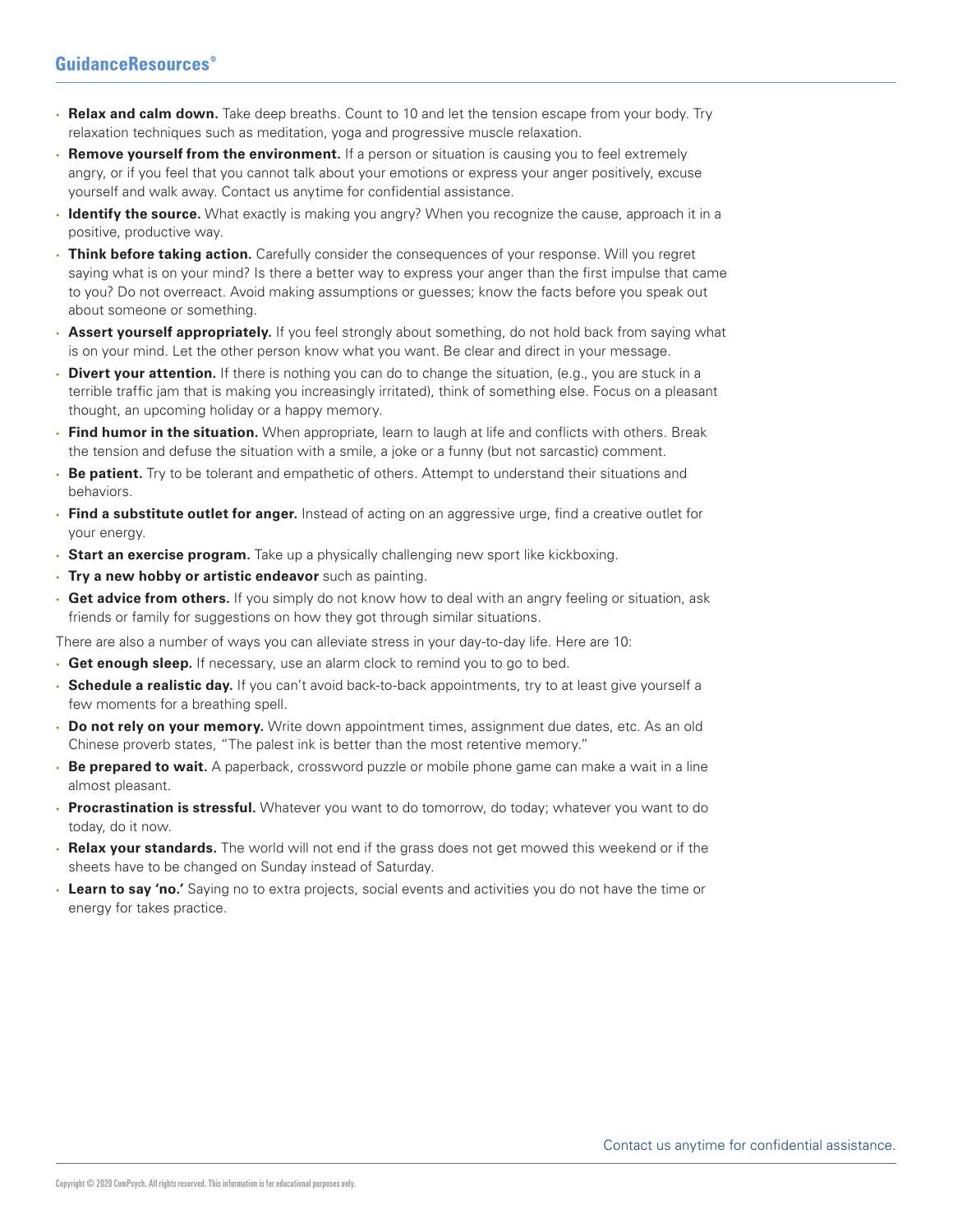# **Dealing With the Effects of Social Upheaval**

Uncertain political times and the resulting upheaval can lead to personal trauma. As a result, you and those you care about will likely experience emotional distress where feelings such as fear, anger and sadness can be overwhelming. You may find that your reactions interfere with your concentration and the normal demands of life. Taking a moment to consider how a recent tragedy has affected you can help you and those around you.

### **Safety and Security Come First**

Make sure that you have checked in with family and friends who will be concerned about your safety. Are those in transit safe and situated? Are conferences and out-of-town work commitments still scheduled?

When you take up regular travel and work again, always think ahead about the possibility of danger in public, and plan how you and your family will stay safe. In large buildings and public areas, always know the location of stairwells and emergency exits. Understand the emergency evacuation procedures in the building where you work, and make sure your family members have done the same, including your children understanding their evacuation plan at school. Of course when traveling, you do not need to feel paranoid, but just be aware of your surroundings at all times. Always keep your luggage with you and reject any packages from strangers.

### **Support Family, Friends and Co-workers**

Supporting family, friends and co-workers mostly means being a good listener. Listen with empathy and understanding to the other person's feelings.

Parents will be a source of support for their kids, managers to their staff, and family and friends to each other. Whether communicating with an adult or a child, acknowledge the awful reality and permit expression of feelings. When appropriate, try to put the catastrophe into perspective with reminders of how rare and unusual the traumatic events are.

Be honest with yourself and those around you. You and your friends and family may be experiencing distress that interferes with your well-being and ability to cope with the normal demands of life. Review the list of common reactions below.

### **Symptoms of Distress**

- 1. Emotional withdrawal from friends and family
- 2. Confusion, disorientation or an unusually short attention span
- 3. Diminished ability to solve problems
- 4. Interruption of normal eating or sleeping habits, or nightmares
- 5. An abrupt change in regular daily activities
- 6. Increased alcohol consumption
- 7. Changes in speech patterns
- 8. Antisocial acts

People in distress also sometimes experience heightened emotions of fear, guilt, anxiety, denial, depression and anger, as well as physical fatigue, chest pains, elevated blood pressure, rapid heart rate, sweating and tremors.

### **How to Cope**

First, understand that such reactions to distress are normal and will likely subside over time. People usually go through the predictable stages of coping with distress or grief: denial, anger, bargaining, depression and, finally, acceptance.

There are ways you can reduce the impact of these events on your health and well-being. To help the healing process along, consider the following information:

• **Take care of yourself.** You cannot help others if your own perspective is out of balance. A crisis leaves us all with less confidence and control, and it is all the more important to control what we can.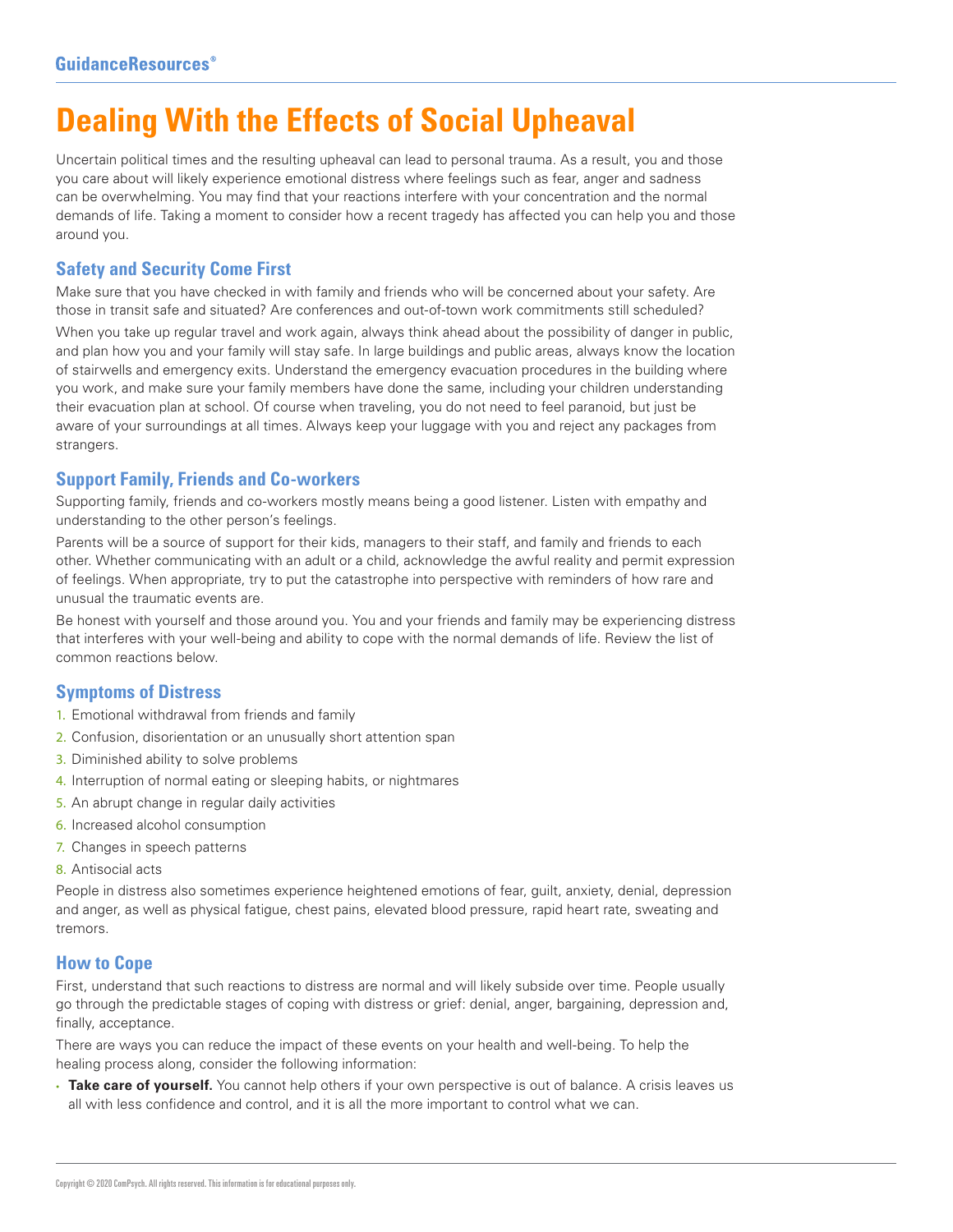- **Get in touch with how you give meaning to life.** Draw on your spiritual faith and personal values to remind you of the larger perspective. Take a few minutes every day to reflect on the positive aspects of your life.
- **Understand that everything will not immediately go back to normal as it was before the traumatic events**, but look for the evidence that you are able to continue forward with life, work and love despite the distress.
- **Try to get back to eating regular meals.** Your body needs essential nutrients during stressful times, so not feeding it enough or overindulging in sweets or fats can throw your body off balance. If your body is off balance, your emotions may be too.
- **It is very important in stressful times to maintain healthy sleep patterns.** Try not to sleep too much or too little. Your energy level and emotional state could be adversely affected by changes in your sleep behavior.
- **If you exercise, try to get back into your normal routine.** Because exercise patterns are linked directly to sleep patterns and caloric intake needs, getting your body back on track will improve your ability to cope with stress. In addition, chemicals released in the brain during exercise have been shown to relieve stress.
- **Reestablish your routines.** Try to find joy by taking part in productive activities and projects. If you participate in regular activities, try to pick up where you left off. Not only do these activities relieve stress and help you feel like life is back to normal, but the sense of community that you build may help you through difficult times.
- **Volunteer your time or donate to charity.** Whether you make this a one-time effort to do your part or decide to make it a regular activity, doing something good for your community is a great way to deal with stress and improve the quality of life for yourself and others.

The landscape of safety can become permanently altered by a tragedy. It shakes up all of us to some degree. The events are sobering and not to be sensationalized.

Rather, now is the time to assure safety, to support others and to take care of yourself. The coming days and weeks will provide numerous opportunities to memorialize and learn from a crisis.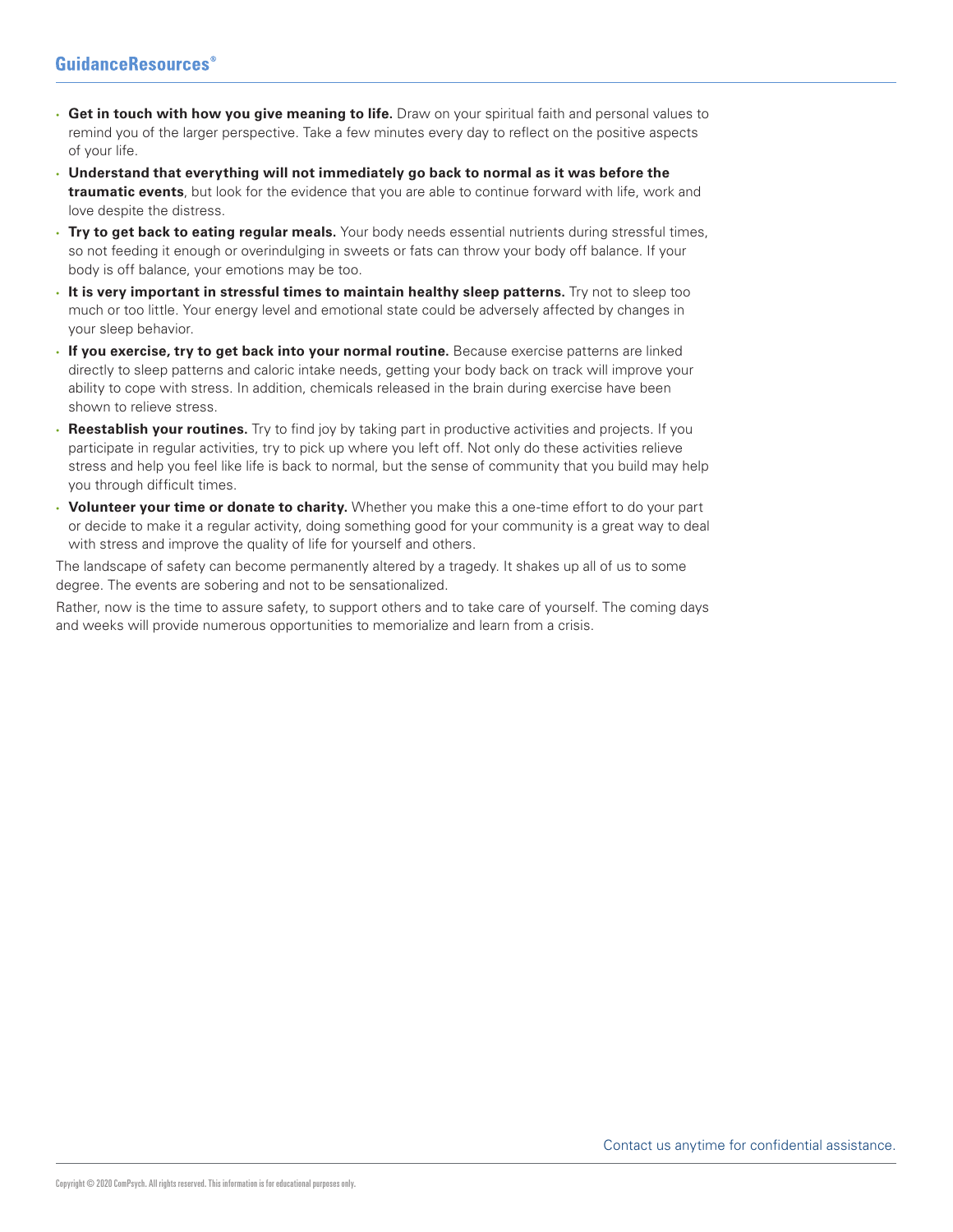# **Coping With a Traumatic Event**

Most people have experienced traumatic and stressful events in their lives. These times are marked by a sense of horror, helplessness, serious injury or the threat of serious injury or death. Traumatic events affect survivors, rescue workers and the friends and relatives of victims who have been involved. They may also have an impact on people who have seen the event either firsthand or on television.

### **Common Responses to Tragedy**

Emotional responses to traumatic events may vary. People may exhibit feelings of fear, grief and depression. Physical and behavioral responses include nausea, dizziness and changes in appetite and sleep pattern, as well as withdrawal from daily activities. Responses to trauma can last for weeks to months before people start to feel normal again.

Most people report feeling better within three months after a traumatic event. If the problems become worse or last longer than one month after the event, the person may be suffering from post-traumatic stress disorder.

# **Post-traumatic Stress Disorder**

Post-traumatic stress disorder (PTSD) is an intense physical and emotional response to thoughts and reminders of the event that lasts for many weeks or months after the traumatic event. The symptoms of PTSD fall into three broad types: re-living, avoidance and increased arousal.

- 1. Symptoms of re-living include flashbacks, nightmares and extreme emotional and physical reactions to reminders of the event. Emotional reactions can include feeling guilty, extreme fear of harm and the numbing of emotions. Physical reactions can include uncontrollable shaking, chills, heart palpitations and tension headaches.
- 2. Symptoms of avoidance include staying away from activities, places, thoughts or feelings related to the trauma or feeling estranged from others.
- 3. Symptoms of increased arousal include being overly alert or easily startled, difficulty sleeping, irritability, outbursts of anger and lack of concentration.

Other symptoms linked with PTSD include panic attacks, depression, suicidal thoughts and feelings, drug abuse, feelings of being isolated and not being able to complete daily tasks.

# **Ways to Cope with Tragedy**

There are many things you can do to cope with traumatic events:

- Understand that your symptoms may be normal, especially right after the trauma
- Keep to your usual routine
- Take the time to resolve day-to-day conflicts so they do not add to your stress
- Do not shy away from situations, people and places that remind you of the trauma
- Find ways to relax and be kind to yourself

There are also things you can do to help your child:

• Let your child know that it is okay to feel upset when something bad or scary happens

- Turn to family, friends and clergy for support. Talk about your experiences and feelings with them
- Participate in leisure and recreational activities
- Recognize that you cannot control everything
- Recognize the need for trained help, and call a local mental health center
- Encourage your child to express feelings and thoughts, without making judgments
- Return to daily routines

### **When to Contact a Doctor about PTSD**

About half of those with PTSD recover within three months without treatment. Sometimes symptoms do not go away or they last for more than three months. This may happen because of the severity of the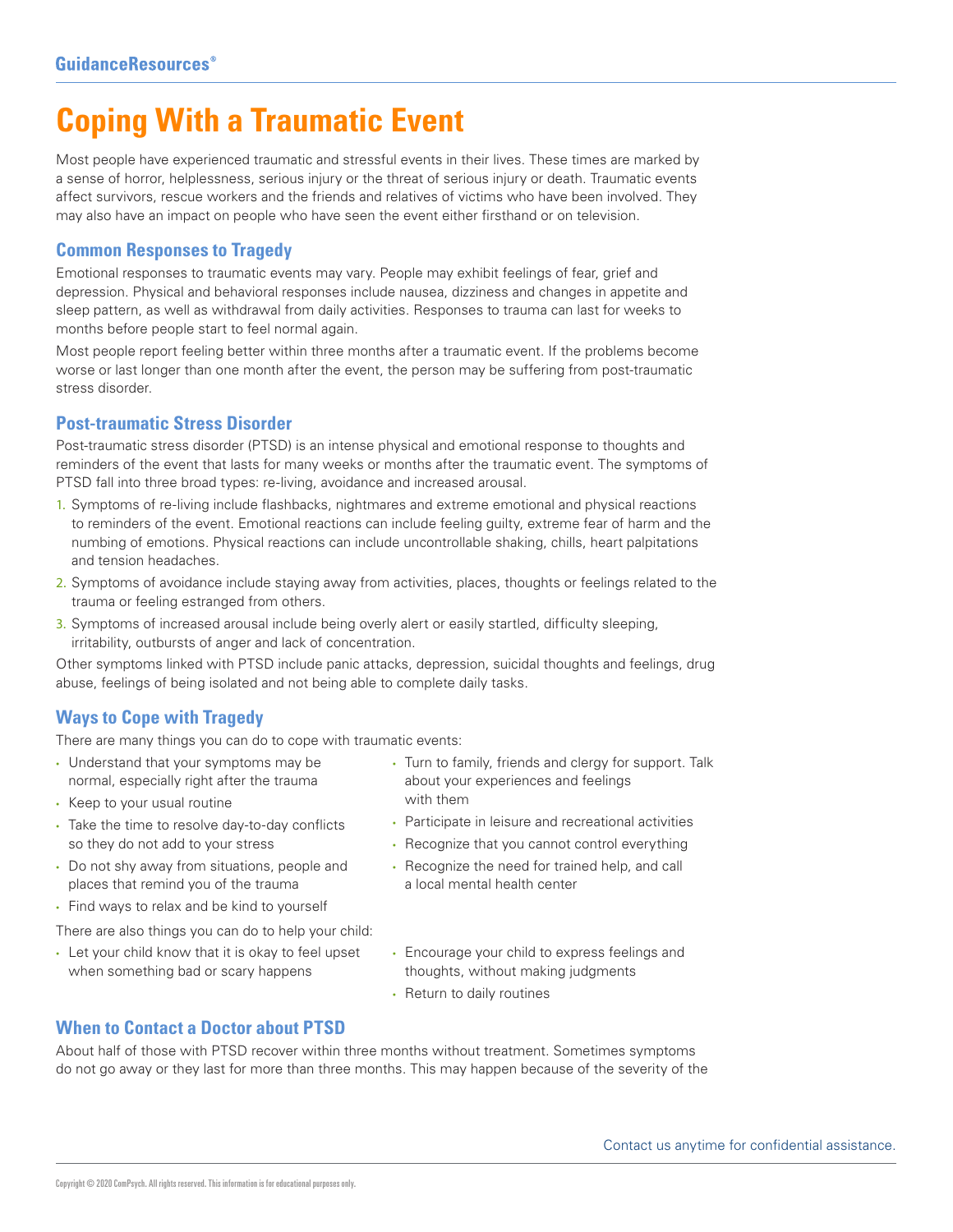# **When Anxiety Becomes a Problem**

Everyone experiences stress and anxiety to some degree. If you find yourself in a constant state of worry and continually unable to relax, you may be experiencing generalized anxiety disorder. Thankfully, there are several treatment options to help you keep your anxiety from interfering with your enjoyment of life. If you suspect that you have an anxiety disorder, seek professional help, and educate yourself on the condition.

# **Understanding Generalized Anxiety Disorder**

Each of us has normal, everyday fears and concerns that we can usually manage or resolve. Generalized anxiety disorder (GAD), however, is manifested by chronic, exaggerated worries that usually are provoked by no apparent cause or other illness. Though these persistent fears are typically irrational, the individual often expects the worst to happen, such as a deadly crash, a family disaster, a sudden sickness or financial ruin.

Unlike many people with other anxiety disorders, like phobias, people with GAD usually do not avoid frightening objects or situations. They are able to function and maintain relationships. Yet the constant worries and sense of dread they experience often limit their ability to experience life to the fullest. The unresolved anxiety also can trigger a variety of health problems and symptoms, including:

• Nervousness

• Shortness of breath

• Indigestion and abdominal pain • Difficulty falling or remaining asleep

- Trembling
- Twitching
- Muscle tension
- Lightheadedness

- Sweating
- Irritability
- Difficulty concentrating

Though researchers do not know exactly what triggers GAD, they believe it probably is caused by a combination of stressful life events and biological factors. Other disorders may be present in addition to GAD, such as panic disorder or depression. In general, the onset of GAD is gradual and often begins in childhood. Symptoms have a tendency to decrease with age.

If you have worried excessively about a variety of problems over six months or longer, you may have GAD. Do not be afraid to seek help. A therapist can talk to you about what you are experiencing and put you in touch with support resources and a specialist who can help treat the disorder.

# **Treatment**

There are several treatment options that your physician and a therapist can coordinate. Your involvement in treatment will require patience and diligence. Anxieties take time to resolve. The more you learn about the condition and recognize your patterns of thought, the better chance you have of effectively managing GAD. Treatment includes:

- **Cognitive-behavioral therapy.** This therapy works with a combination of behavioral techniques like breathing and relaxation exercises that help you change the way you think about your anxiety.
- **Habituation exercises.** This approach can help individuals confront their fears and learn to diminish anxiety.
- **Systematic desensitization (also called exposure and response prevention).** These exercises help individuals overcome their GAD behaviors by exposing them to the frightening thoughts or situations.
- **Deep-breathing exercises and relaxation techniques.** These techniques, such as progressive muscle relaxation exercises which teach you to tense, hold, focus on and slowly release different muscle groups, help reduce the symptoms of anxiety.
- **Medication.** Your doctor or a psychiatrist can talk with you about medications that are used to control anxiety successfully.

Another widely used treatment method is traditional talk therapy: working with a therapist to resolve your fears and problems. A therapist may help you uncover the causes of your anxieties and suggest coping techniques.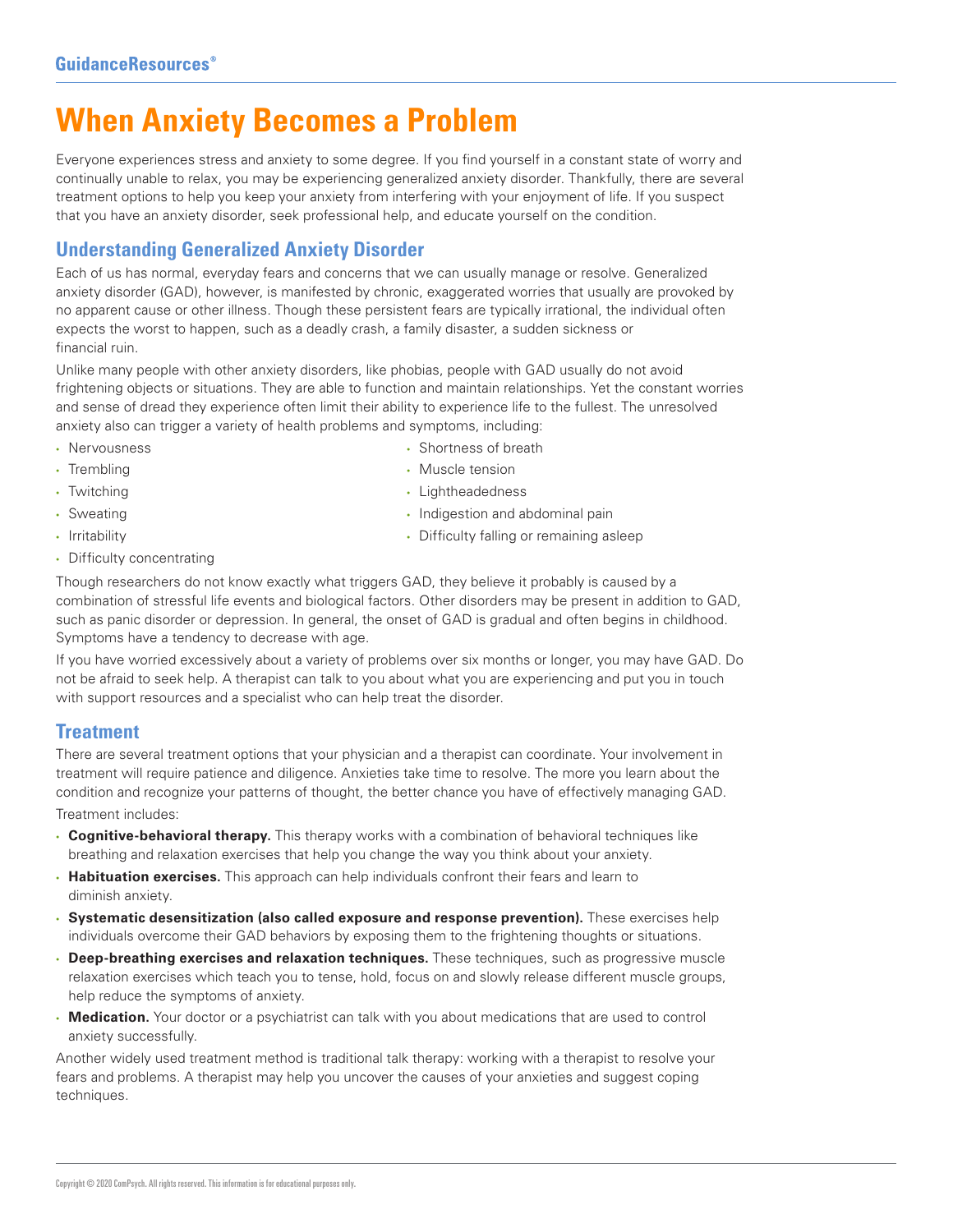In talk therapy, you learn to recognize how certain thoughts can provoke anxiety symptoms and how to change those thought patterns to decrease future anxiety episodes. Your therapist also may prescribe medication in combination with talk or behavioral therapy.

Your doctor also may suggest eliminating caffeine and alcohol from your diet. These drugs have been known to cause or increase anxiety.

# **Anxiety Disorder Self-test**

Take this self-test, and talk to your doctor about the results. Answer yes or no to each question. Are you troubled by:

- Repeated, unexpected panic attacks during which you suddenly are overcome by intense fear or discomfort for no apparent reason?
- Persistent, intrusive thoughts, impulses or images that you cannot get out of your mind (such as a preoccupation with getting dirty, worry about the order of things or aggressive or sexual impulses)?
- A powerful and ongoing fear of social situations involving unfamiliar people?
- Excessive worrying, for six months or more, about a number of events or activities?
- Fear of places or situations where getting help or escaping might be difficult, such as in a crowd or on a bridge?
- Shortness of breath or a racing heart for no apparent reason?
- A persistent and unreasonable fear of an object or situation, such as flying, heights, animals, blood, etc.?
- Being unable to travel alone?
- Spending too much time each day doing things over and over again (e.g., handwashing or counting)?
- Having tense muscles or problems sleeping more often than not?
- Experiencing or witnessing a traumatic event that involved actual or threatened death or serious injury to yourself or a loved one (e.g., military combat, a serious car accident)?
- Your anxiety interfering with your daily life?

Do not let anxiety control you; learn to control it by seeking help and educating yourself on the topic. Get involved in an anxiety support group, and ask friends and family to help you identify any recurrence of irrational behaviors. When you feel anxiety coming on, attempt to rationalize your fears and relax.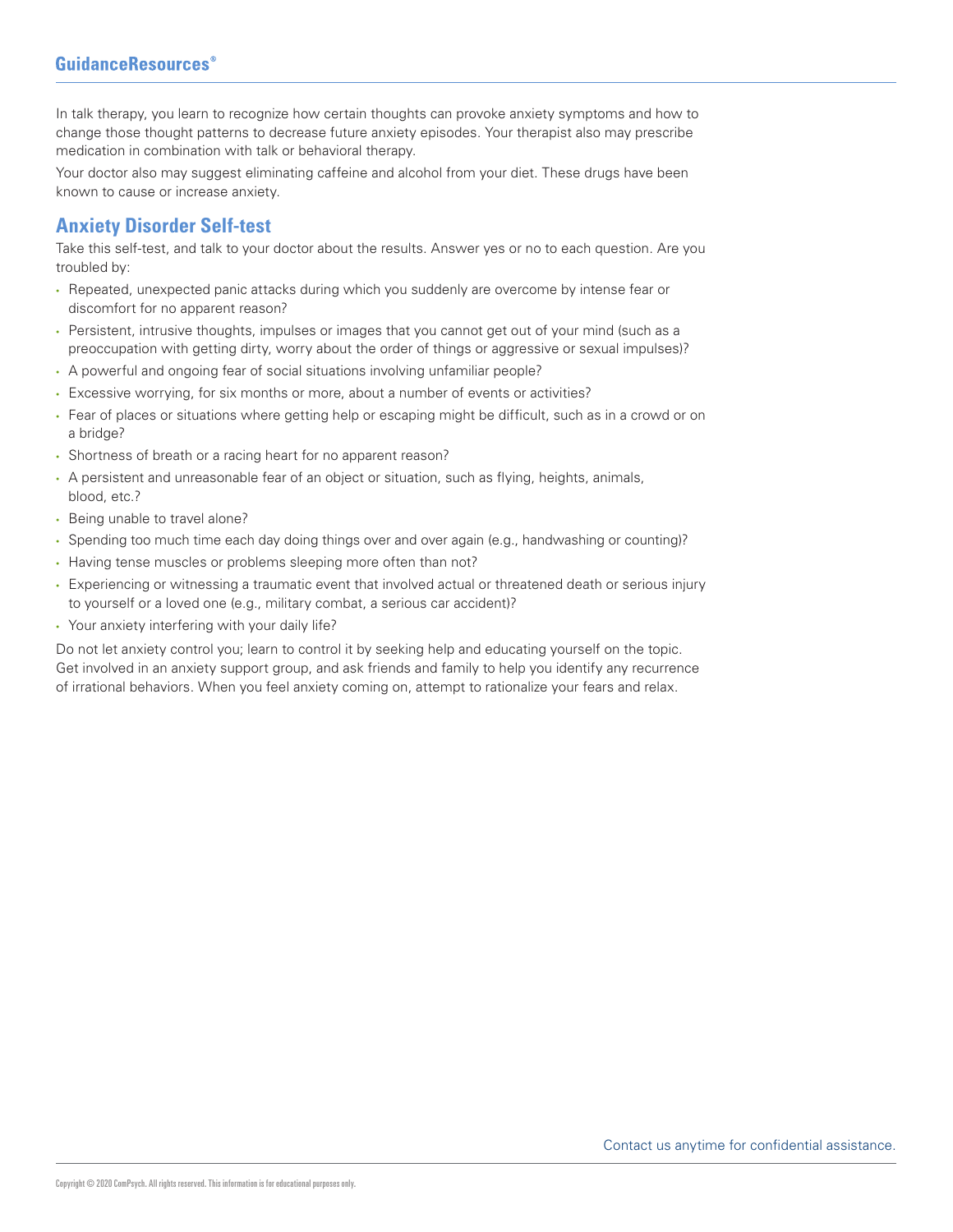# **Answering Questions Children Have About Tragedy**

Children often have numerous questions during times of crisis. The information below explores some of the questions that parents and teachers frequently ask about ways to discuss violence and tragedies with children.

#### **How do I deal with the different emotions that children may have about tragic and violent issues?**

It is natural and healthy for children to experience a wide range of emotions about any particular tragedy. Some children will be sad, anxious and even fearful for their own families' safety, others will be confused about how to make sense of the events and others will have little reaction. Some will respond with excitement and anticipation, while others will have a mix of emotions: fear, sorrow and worry, for example.

Deep feelings are not atypical for children trying to come to terms with death and suffering and the reasons that people resort to violence. It is our role as adults to help them explore these feelings.

The feelings children have will generally be attached to the developmental issues that are most pressing for them. For early elementary-school children it will usually be issues of separation and safety. For older elementary- and middle-school children it will be issues of fairness and care for others. For adolescents it will often involve the ethical dilemmas posed by the situation.

Listening closely and discerning what some underlying issues might be will help your responses be more productive. In some areas, such as concerns for personal safety, we can provide reassurance, while in other areas our role should be that of a listener. Listening in and of itself can be reassuring to children.

Bringing closure to discussions of feelings is sometimes difficult. Rather than trying to summarize or falsely reassure children, it is best to simply thank them for sharing so deeply and affirm how much they care about others and the world around them. You can express that it is this caring that makes you proud and gives you strength and hope.

#### **After I have listened to children's concerns, how do I respond?**

It is best not to jump in and tell children everything we think or know about the particular situation, even after we have heard what is on their minds. Nevertheless, there are a number of helpful responses we can make. Whatever our response, it is important that we provide reassurance to the children we care about.

First, we can respond to the obvious items of misinformation that they have picked up and help them distinguish fantasy from reality. We can also answer children's direct questions in simple and straightforward terms. If you think there is more to the question than is first apparent, such as underlying confusion or unexpressed anxiety, ask for an explanation of where the question came from and then listen carefully. Keep your responses brief and simple. Follow the lead of children's questions and give no more information than is asked for. Going off on one's own tangent is an easy trap for adults to fall into when answering a child's questions.

The answers to some questions that children ask are not clear and straightforward. When children ask such questions as, "Why did people do this?" we can explain that some people think one way about it and others think another. It is important for children to hear that there are differences of opinion and different ways of seeing the conflict.

Finally, we can give our children the opportunity to continue to explore their questions and to learn from this conflict. For instance, war play is a common phenomenon, particularly among young boys. Many use it to further explore and work out what they are hearing in regard to a violent situation. Some schools decide that war play is not appropriate on school grounds. If children we know are engaging in war play, we can utilize it as an opportunity to discuss what the games mean to them. If we are disturbed by it, we can share with them any concerns we have about that form of play.

For older children and adolescents, many crises raise important issues about the ethics of violence, the ways conflicts are best resolved and ensuring school security. For adolescents concerned about their own potential involvement, it raises questions about their own options and choices. These are important issues for young people to talk about and think through with adults they trust.

At the same time, young people can derive hope by learning about conflict resolution and developing concrete skills in resolving conflict nonviolently. This is an opportunity for them to explore alternative means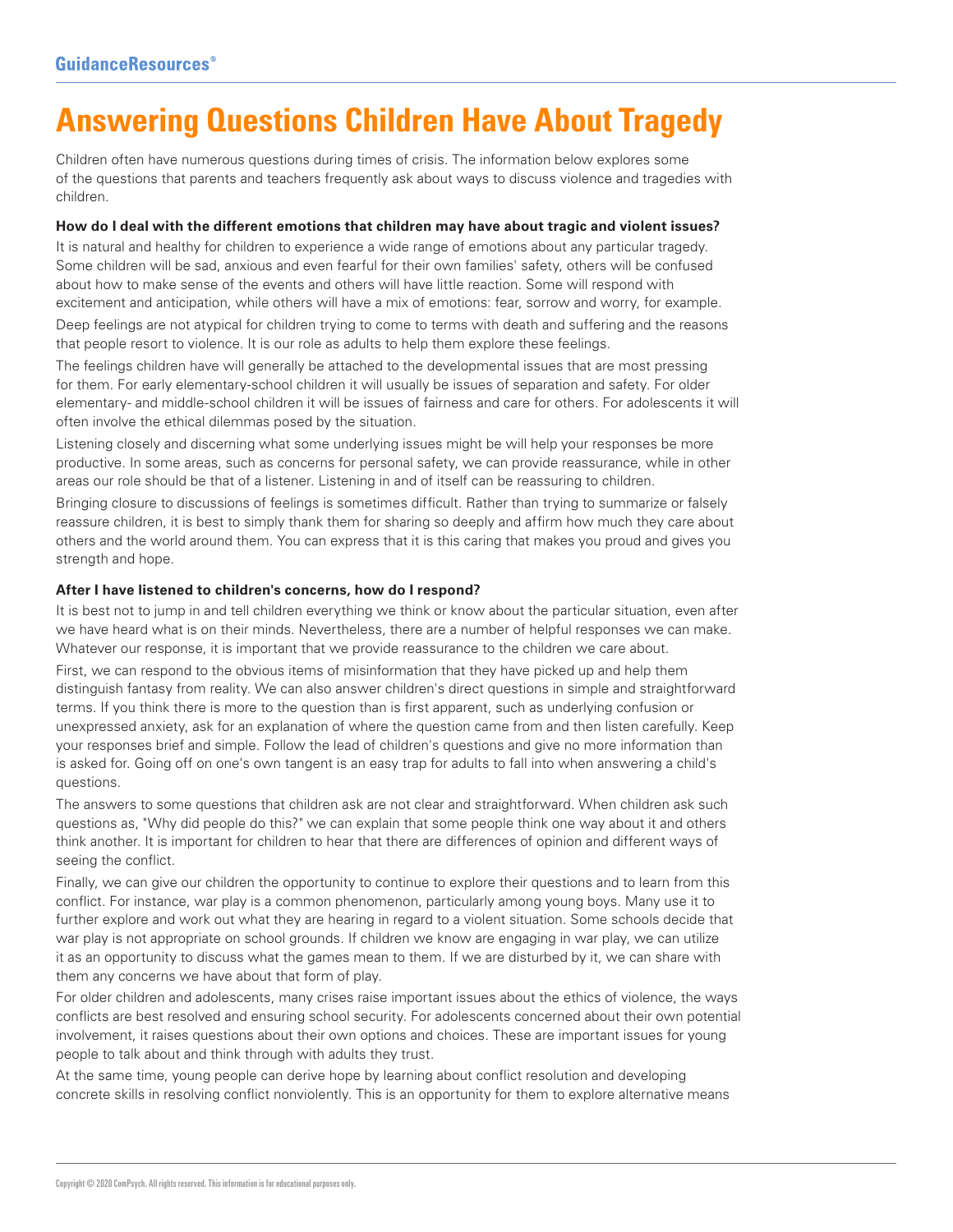of resolving conflicts and ways that, even when a conflict becomes violent, people continue to work toward its resolution. In addition, it would be valuable for them to think about how they may pursue a constructive response that promotes peace and security in their schools and neighborhoods.

#### **Should I share my beliefs with children?**

Because the opinions of adults in a child's life carry such weight (especially with younger children), we recommend that you focus on what the child is thinking and feeling. Stating an opinion, especially in the early stages of discussion, can block open communication by preventing children who hold different opinions from openly sharing and discussing them for fear of disapproval. Since most older children are aware of their parents' opinions anyway, it is perhaps more important to help children to think critically about many points of view and arrive at their own well thought-out conclusions.

However, it is important to communicate to children the value of hearing other points of view and respecting the people who hold them. Helping children understand that the issue of violence, for example, is a complex one allows them to feel that their opinions can make a contribution to our understanding of the issue.

We recommend that you stress the importance of examining a variety of points of view, as well as your own, and their learning to appreciate what each has to offer.

Difference of opinion can be very healthy, and something from which both adults and children can learn. Often, however, these differences degenerate into unproductive arguments where both the adult and child become entrenched even more in their positions. Constructive dialogue begins with a good deal of listening and a sincere effort to understand what the other person is saying and why he or she sees it as valid. It is important to avoid statements that categorically diminish the adolescent's opinions such as "When you grow up you will understand that" or "You don't know what you're talking about." Instead, restate what the child has said to make sure you understand it. Listen carefully to the child's point of view, and ask questions to help him or her clarify it. Rather than countering those statements with which you disagree, ask questions that can help you understand the child's perspective.

There are respectful ways of disagreeing that you can model by stating your disagreements in the form of, "I experience things differently. I think that . . ." rather than telling the child that he or she is wrong. The goal, after all, is not to dictate opinions to children, but rather to help them make their own reasoned decisions about controversial issues. Finally, help your child understand that a person's opinions can change and that a decision reached today might be different tomorrow with the addition of new ideas and information.

#### **How can I talk with children if I feel that my own grasp of the facts and issues is inadequate?**

Fortunately, we do not need to be experts in order to listen to children. The questions of very young children seldom require complicated technical answers.

When older children ask for information we do not have, it is fine to say something like, "That's an interesting question, and I don't know the answer. Let's find out together." The process of figuring out where to get the information and going through the steps to obtain it can be a powerfully reassuring experience for children, especially when a trusted adult participates with them. In a small but significant way, this experience can demonstrate for young people that there are orderly ways to go about solving problems and that the world is not beyond our understanding. If a child's questions do not lend themselves to this kind of research process, it is equally effective to say something like, "I don't know the answer to that, and I'm not sure anyone does. I do know, however, that many good thinkers throughout the world are working hard to understand this issue."

#### **How can I reassure and comfort children when I honestly do not feel hopeful myself?**

On one hand, it is certainly appropriate for adults to acknowledge that they, too, are concerned about the state of the world. On the other hand, we must not impose our feelings on children. If you really believe that your own concerns may be overwhelming to the children in your life, then you might seek out an adult support system for yourself. This might be a group of other adults with similar feelings who need to share and discuss their concerns and questions. If a support group is not practical, then you might find a competent, caring individual to talk with to sort out your feelings. It then becomes easier to offer genuine help to children.

#### **What can I say that is both comforting and reassuring?**

Just by listening to children you are providing reassurance. By your ability to hear calmly even their wildest concerns, you communicate that their fears are not too frightening to deal with. By trying to understand children, you communicate that their feelings are neither abnormal nor silly, and you communicate the reassurance that they do not have to be alone with their concerns.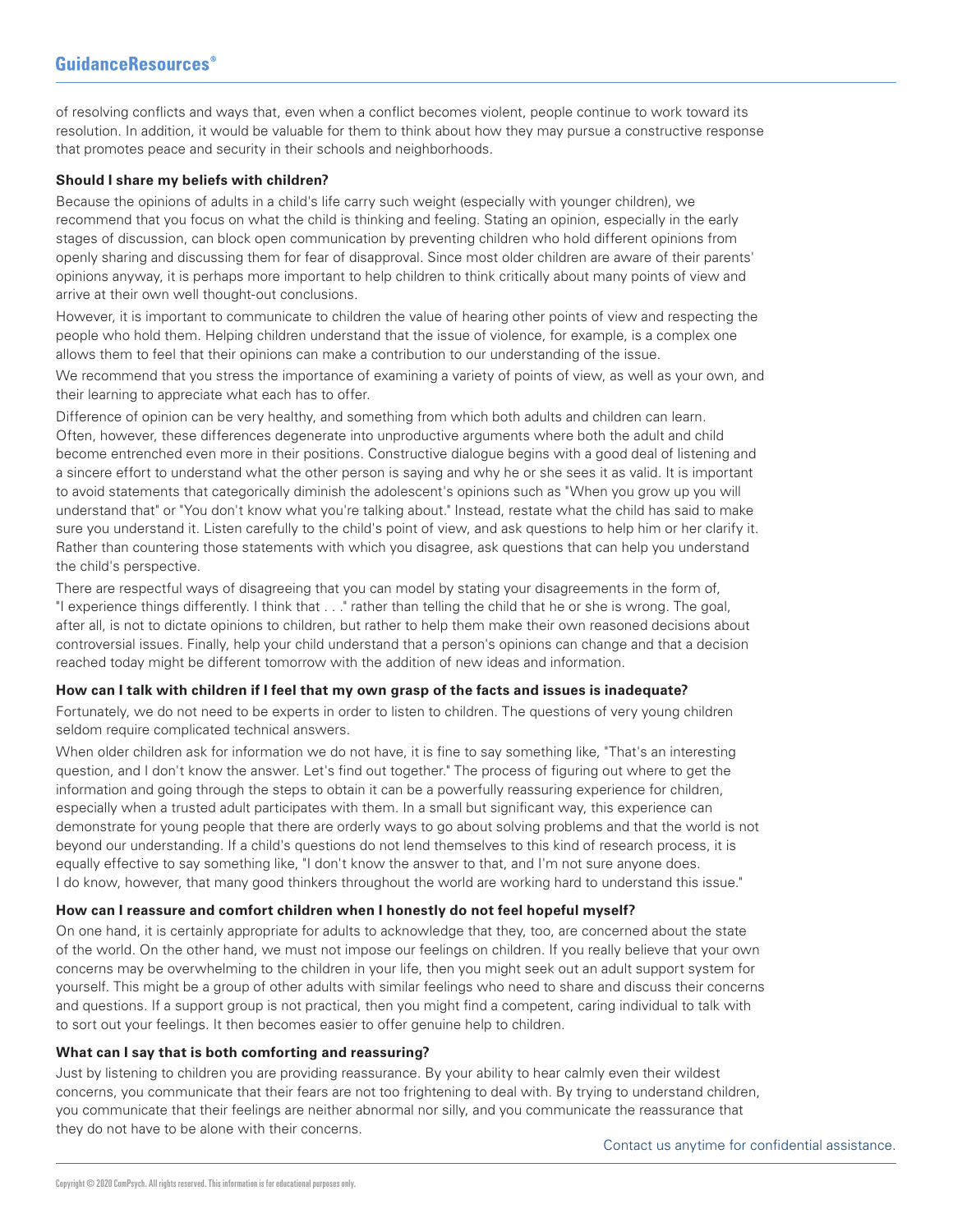# **Helping Children Cope With Violence and Disasters**

Natural disasters like hurricanes and earthquakes, along with violent acts including shootings and terrorist threats or actions, have two consequences. First, they physically harm property and people, often resulting in deaths. Secondly, they cause trauma in survivors of these events. Trauma is harm to a person's body or mind.

Children are very sensitive to upsetting events, and often struggle to make sense of trauma. They may have emotional reactions, or they may hurt deeply. Children also often have a difficult time recovering from frightening experiences.

Parents and family members play important roles in helping children who experience violence or disaster cope with the trauma caused by the event. They should help protect children from further trauma, and find appropriate medical care and counselling. They can also help young people avoid or overcome emotional problems that can result from trauma.

# **What is trauma?**

There are two types of trauma—physical and mental. Physical trauma includes the body's response to serious injury and threat. Mental trauma includes frightening thoughts and painful feelings. They are the mind's response to serious injury. Mental trauma can produce strong feelings. It can also produce extreme behaviors such as intense fear or helplessness, withdrawal or detachment, lack of concentration, irritability, sleep disturbance, aggression, hyper vigilance (intensely watching for more distressing events) or flashbacks (sensing that the event is reoccurring). Fear could also be a response, including the fear that a loved one will be hurt or killed.

It is believed that more direct exposures to traumatic events causes greater harm. For instance, in a school shooting an injured student will probably be more severely affected emotionally than a student who was in another part of the building. However, second-hand exposure to violence can also be traumatic. This includes seeing or hearing about violence through news stories or newspaper photographs.

# **Helping Young Trauma Survivors**

Helping children affected by tragedy begins at the scene of the event. Most children recover within a few weeks, although some will need help for longer periods of time. Grief (a deep emotional response to loss) may take months or years to resolve. Grief may be re-experienced or worsened by news reports or the event's anniversary.

Some children may need help from a mental health professional, while others may turn to religious leaders, community leaders, teachers, other adults and friends for assistance.

The first step in helping those affected by trauma is to identify the children who need assistance. The following may be signs that a child has been affected by trauma or a violent act:

- The child refuses to go places that remind them of the event
- The child seems emotionally numb
- The child shows little reaction to the event
- The child starts to behave dangerously or erratically

To help children cope with trauma, adults should:

- Attend to children
- Listen to what children say
- Accept/do not argue about their feelings
- Help them cope with the reality of their experiences
- Reduce effects of other potential sources of stress in their life
- Monitor the healing process over time
- Immediately address severe reactions to the experience
- Attend to sudden changes in behaviors, speech, language use and emotions
- Remind children that adults love and support them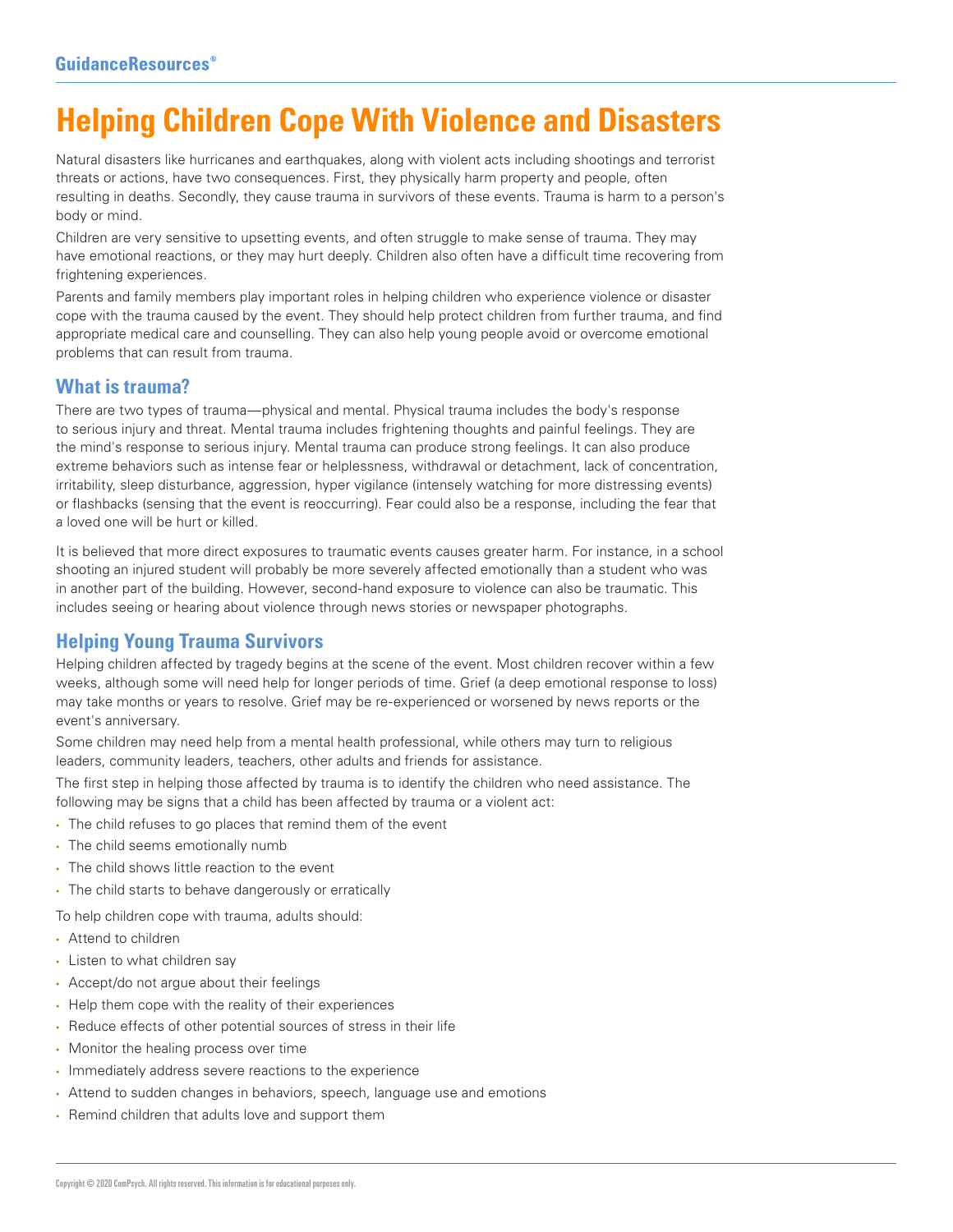# **How Parents and Family Can Help**

After violence or a disaster parents and family should:

- Identify and address their personal feelings
- Explain to children what happened
- Let children that know you love them, that the event was not their fault, that you will take care of them (but only if you can; be honest) and that it is okay for them to feel upset
- Allow children to cry and feel sadness
- Let children talk about feelings
- Let them write about feelings
- Let them draw pictures

Parents and other adults should not:

- Expect children to be brave or tough
- Make children discuss the event before they are ready
- Get angry if children show strong emotions
- Get upset if children begin bed-wetting, acting out or thumb-sucking
- Make promises they cannot keep

If children have trouble sleeping give them extra attention, let them sleep with a light on or let them sleep in your room (for a short time).

Try to keep normal routines for activities like going to sleep, eating dinner, watching TV, reading books, exercising and playing games. If you cannot keep old routines try to make new ones together.

Help children feel in control. Ways to do this include letting them choose meals, pick out their own clothes and letting them make decisions for themselves whenever possible.

# **How Children May React to Trauma**

Children's reactions to trauma can occur immediately after the event or appear much later. Reactions can differ in severity and cover a range of behaviors. People from different cultures may have their own ways of reacting.

One common response is loss of trust. Another is fear of the traumatic event occurring again. Some children are more vulnerable to trauma's effects. Children with existing mental health problems or who have experienced other traumatic events may be more affected than others.

Children under five years of age may react in a number of ways to traumatic events:

- Facial expressions of fear
- Clinging to parent or caregiver
- Crying or screaming
- Whimpering or trembling
- Moving aimlessly
- Becoming immobile

• Returning to behaviors like thumb-sucking, bed-wetting and being afraid of the dark

Children between six and 11 have a range of reactions to trauma. They may:

- Isolate themselves from friends and family
- Become quiet around friends, family and teachers Develop unfounded fears
- Have nightmares or other sleep problems
- Become irritable or disruptive
- Have outbursts of anger
- Start fights
- Be unable to concentrate
- Refuse to go to school
- Complain of unfounded physical problems
	-
- Become depressed
- Become filled with guilt
- Feel emotionally numb
- Perform poorly in school and on homework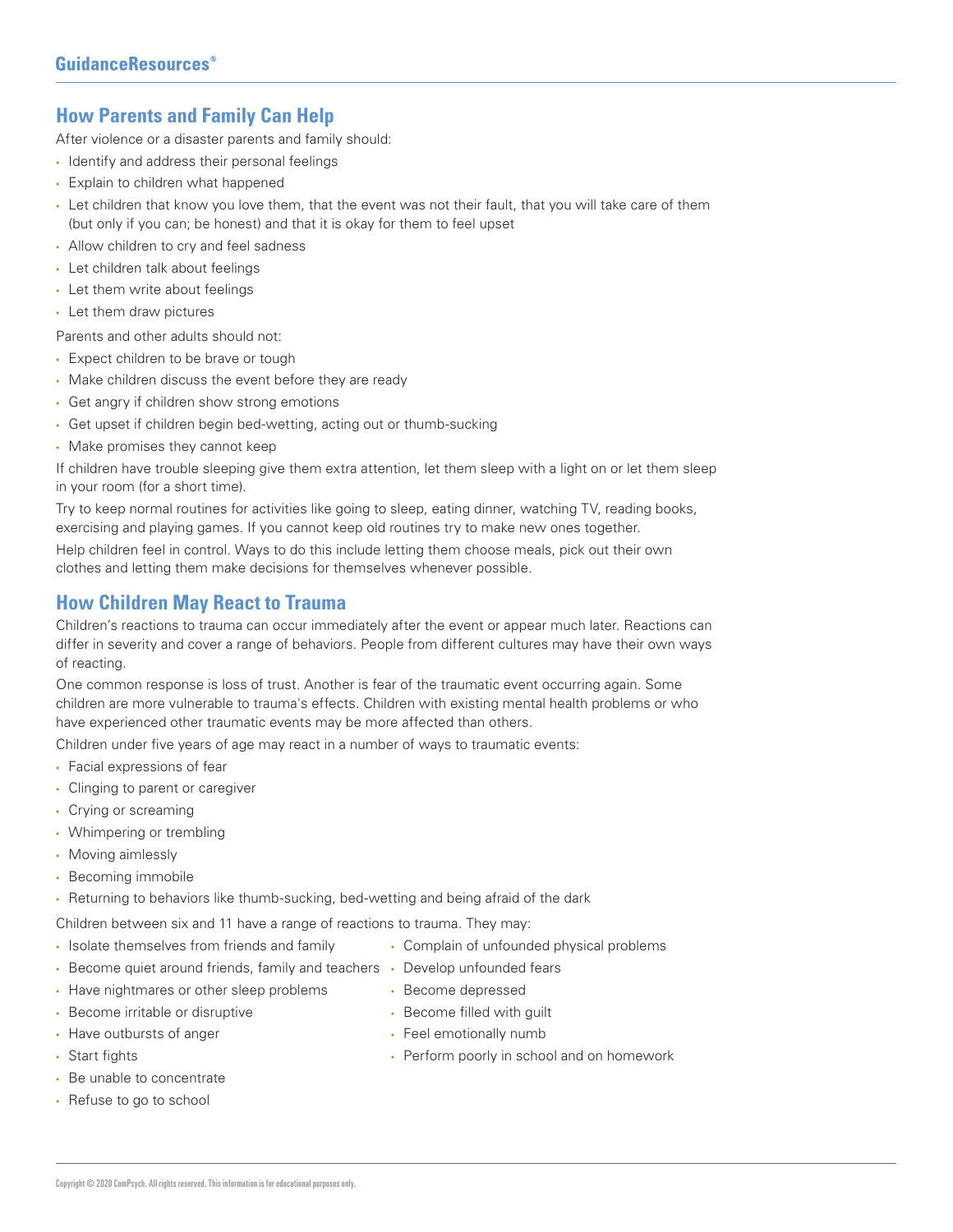Children between 12 and 17 have various reactions to trauma, including:

- Flashbacks to the traumatic event (flashbacks are the mind reliving the event)
- Avoiding reminders of the event
- Drug, alcohol and tobacco use and abuse
- Antisocial behaviors including being disruptive, disrespectful and destructive
- Physical complaints
- Nightmares or other sleep problems
- Isolation or confusion
- Depression
- Suicidal thoughts

Adolescents may feel guilty about the event for not preventing injury or deaths. They may also have thoughts of revenge.

### **Contacting a Mental Health Professional**

Some children will experience prolonged problems after a traumatic event. These may include grief, depression, anxiety and post-traumatic stress disorder (PTSD). Many trauma survivors will need counselling from a mental health professional to help them deal with their problems.

You should contact a mental health professional if, after a month in a safe environment, children are not able to perform normal routines or they start to develop new symptoms. Also, some symptoms may require immediate attention. Contact a mental health professional if these symptoms occur:

- Flashbacks
- Racing heart and sweating
- Being easily startled
- Being emotionally numb
- Being very sad or depressed
- Thoughts or actions concerning suicide or the death of others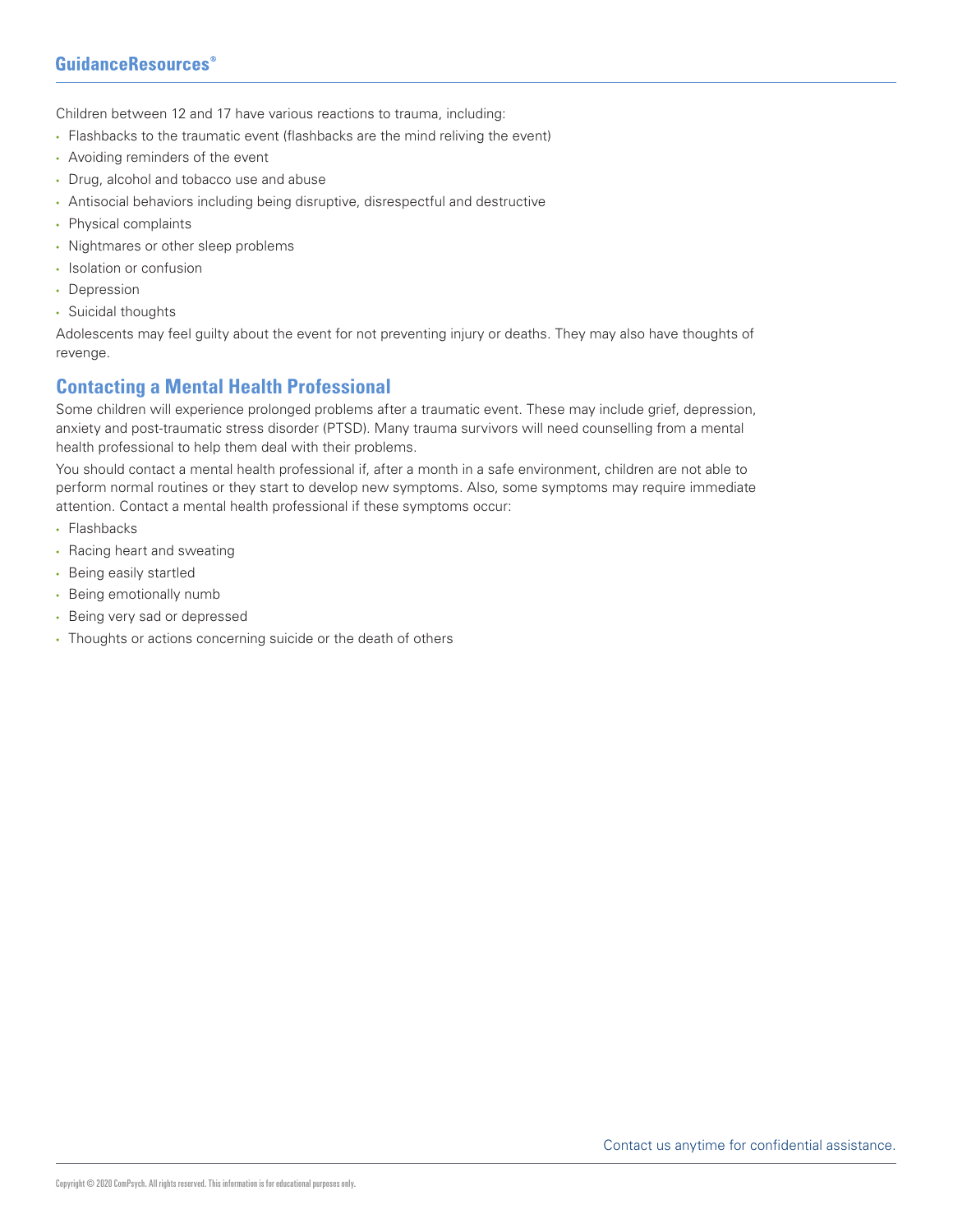# **Talking to a Child During Uncertain Times**

Even in the seemingly simple world of a child, life can be filled with complexities and uncertainties. Parents need to help their children sort through troubling emotions following events such as widescale protests or social upheaval.

# **The Importance of Talking to a Child**

Few things in life can prepare us for uncertainty. Children often are hit the hardest during those times, especially if they have never experienced trauma or loss. A range of confusing emotions can surface in a child, and he or she may find it hard to express these feelings or reach out to others for comfort and consolation. Parents and caregivers can create a safe environment for children to talk about these emotions.

Children need to feel comfortable confiding in people who are willing to listen to their concerns. They need to feel understood. They need to let the pain out instead of keeping it inside. They need to be reassured that, although it may take time, things are going to be all right. While it is important to have this kind of support from relatives, friends and others who may have been affected by the same traumatic event, the most vital resource a child has in a time of crisis is his or her parents. Though

they may not admit it, children who are suffering need their parents to be willing and available to listen and talk.

### **Understanding a Child's Emotions**

Experts say that although children may not show much sorrow and pain outwardly, all children mourn when traumatic events occur. Children need to be allowed to express their emotions in their own way, as long as they do not compromise their safety. Many younger children act out their feelings through play and certain behaviors, such as anger, clinginess, irritability or regression (e.g., thumb sucking long after quitting the habit). Older children may vent their emotions by verbally lashing out in anger at the ones they love, listening to aggressive music and isolating themselves in their rooms. These age-appropriate behaviors are considered normal coping mechanisms if they do not last for an extended period of time.

Children also need to be reassured that the traumatic event is not their fault and that they are strong enough to carry on. Many children assume guilt and blame when misfortunes happen. Others build up incredible anger that such catastrophes could happen to them and may direct their anger at loved ones. Although it will be tough, parents need to be honest, consistent, accepting and loving in their approach to handling these issues with their children. Above all, parents should acknowledge that the emotions their children are feeling are absolutely real. Talking to your children about what they are feeling and offering your support will assure them of your understanding of the situation.

# **Coping Tips**

Use the following tips to help your child and yourself cope with a traumatic event:

- **Find solace in people who understand.** Connect with other families who also may be experiencing a tragedy or a loss. Get involved with a support group. Ask what worked to help their children cope with a trauma.
- **If the traumatic event resulted in the loss of life, commemorate the memory of the deceased.** Attend a memorial service with your child. Honor the deceased by planting a commemorative garden in your backyard or creating a special dedication drawing or painting with your child. Visit the site of the tragedy together, and leave flowers or another loving token or gesture of respect. Returning to the scene of the event may help bring emotions into the open and bring closure to the event.
- **Consider talking to clergy about the spiritual significance of the disaster.** Your child may be able to find a higher meaning in the suffering through religious counsel.
- **Give your child enough time to mourn and heal.** Do not try to rush him or her back into daily activities or ask your child to forget his or her pain too early.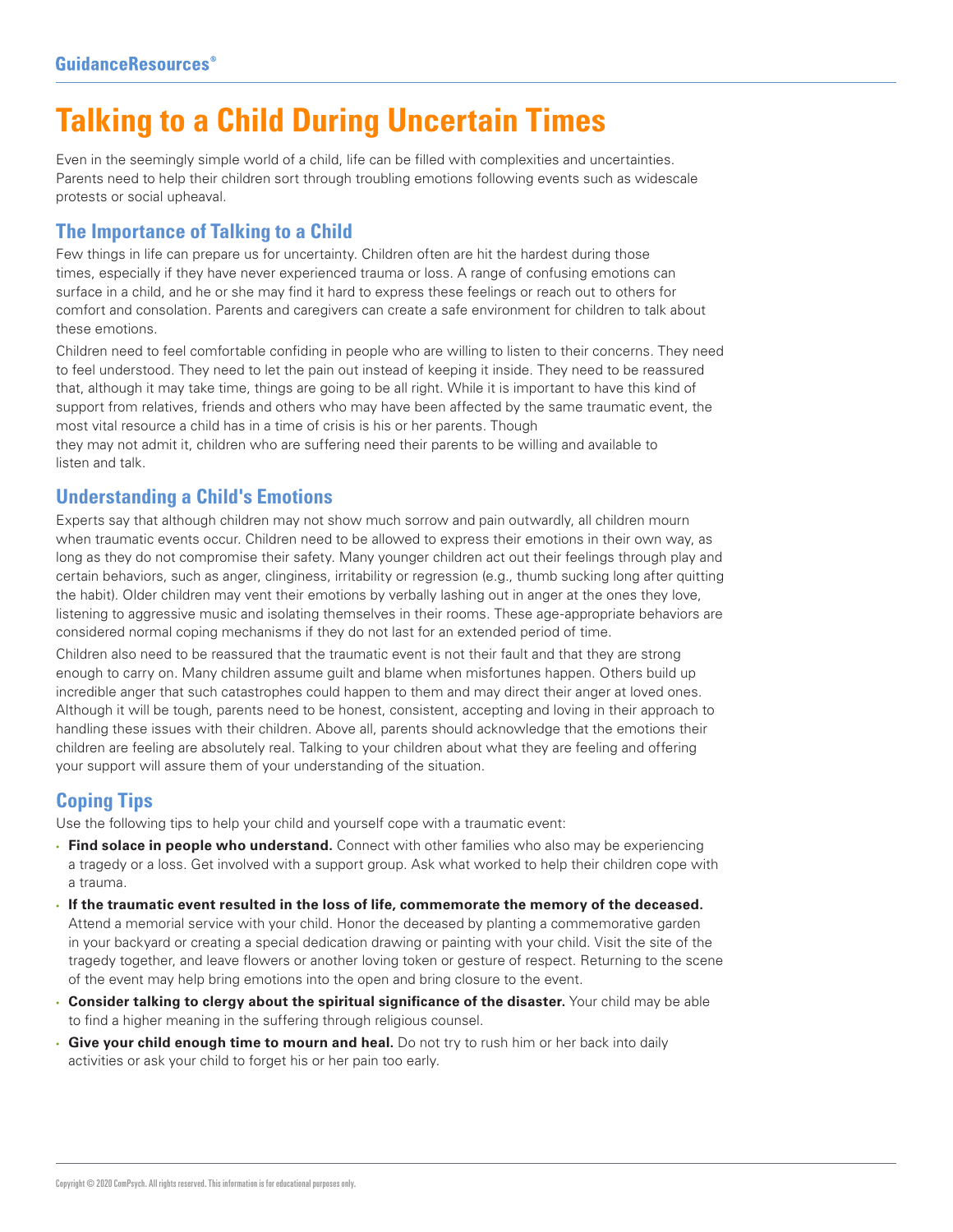• **When able, make your child feel safe, secure and comfortable by returning to regular family routines.** Children thrive on routines and structure as long as they are not used to ignore or bury unresolved problems.

Do not be afraid to seek professional help to ease your child's mourning, especially if the sadness lingers.

# **Warning Signs**

Some children have more difficulty than others coping with disaster. Experts say that most children return to a state of normalcy and acceptance within six months of the event. This will, of course, depend on how quickly a family can return to their "normal" life. If you observe the following signs in your child over a prolonged period of time, seek professional help:

- Lack of interest in daily activities
- Denial, when the child pretends that the event has not happened
- Poor grades and declining performance in school
- Frequent bouts of anxiety
- Social withdrawal from friends and family
- Inability to sleep
- Change in eating habits
- Irritability and uneasiness